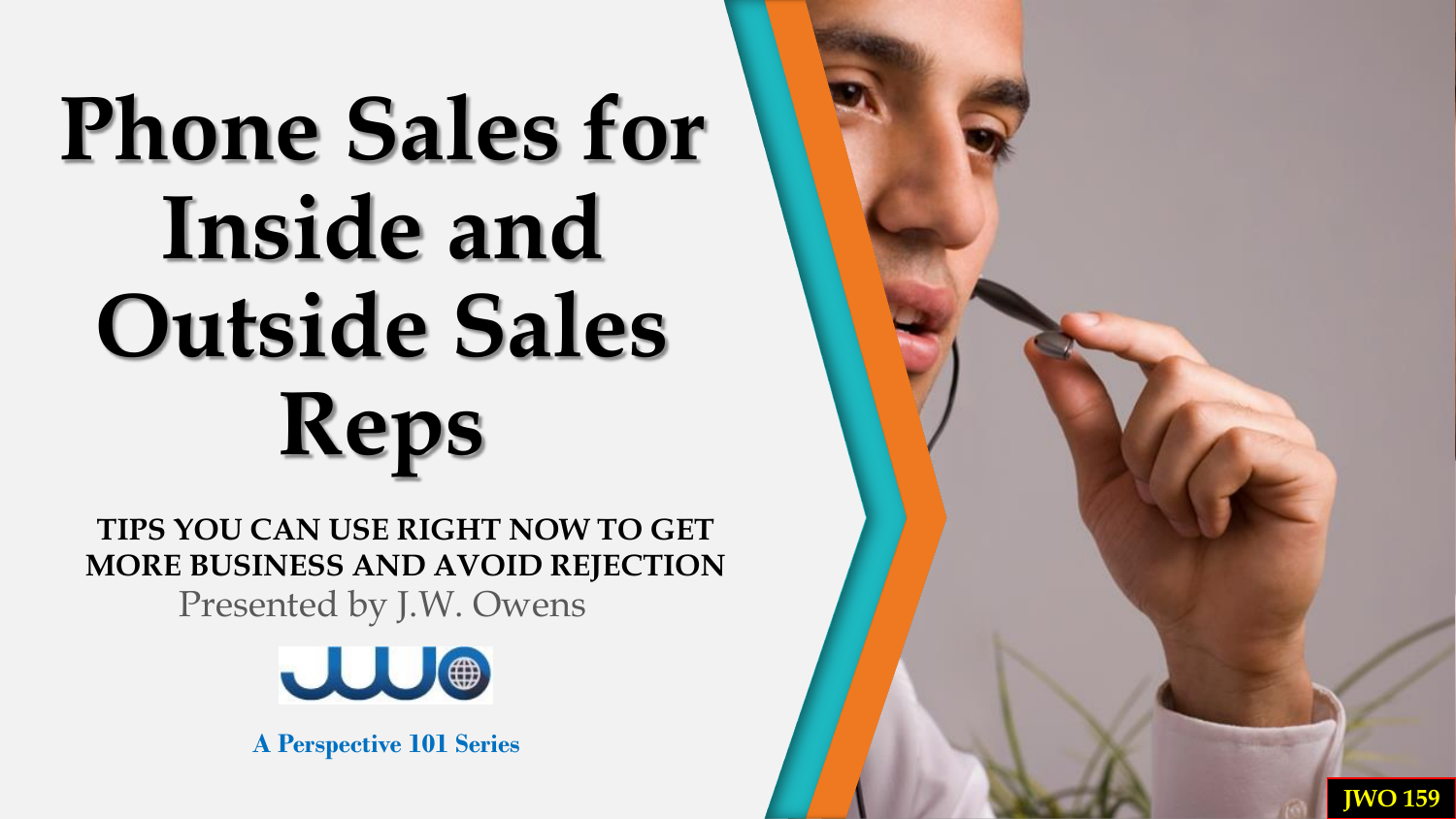#### **TIPS YOU CAN USE RIGHT NOW TO GET MORE BUSINESS AND AVOID REJECTION**

- Telemarketing, telesales, cold calling ... whatever you want to call it (and I'll use the terms interchangeably), the professional use of the phone in sales is a **process**, not a goofy technique or gimmick.
- We're going to travel through **every part** of the professional telesales- telemarketing call, in order, discussing proven tips that can help you right now.

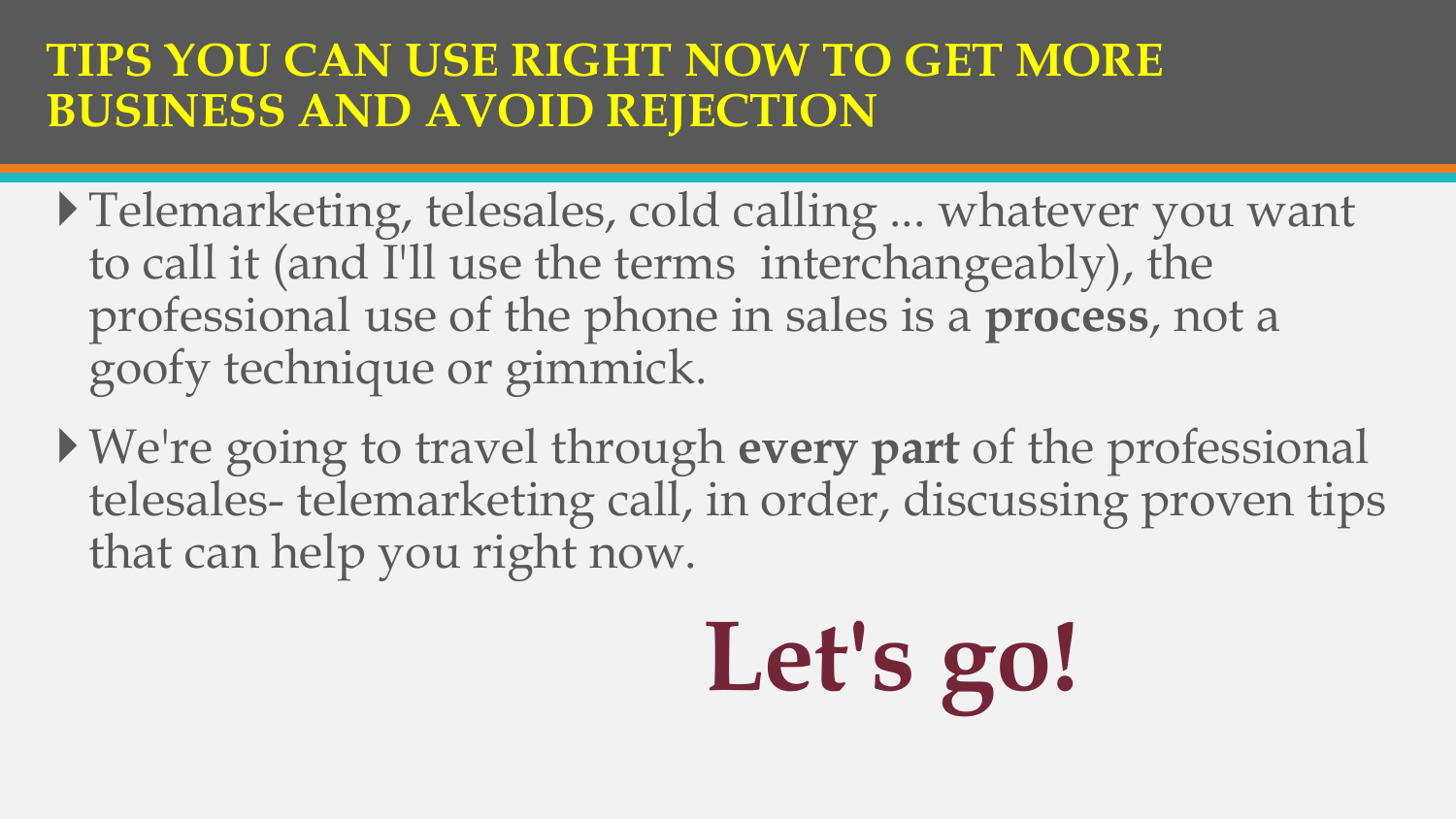# **PRE-CALL PLANNING**

1. Have a primary objective for every telemarketing call, defined as,

**"What do I want them to DO as a result of this call, and what do I want to do?"**

2. Prepare questions for your telesales call using your call objective. Ask yourself**,** 

**"How can I persuade them to take this action as a result of asking questions, as opposed to talking?"** 

Remember, people believe more of their ideas than yours.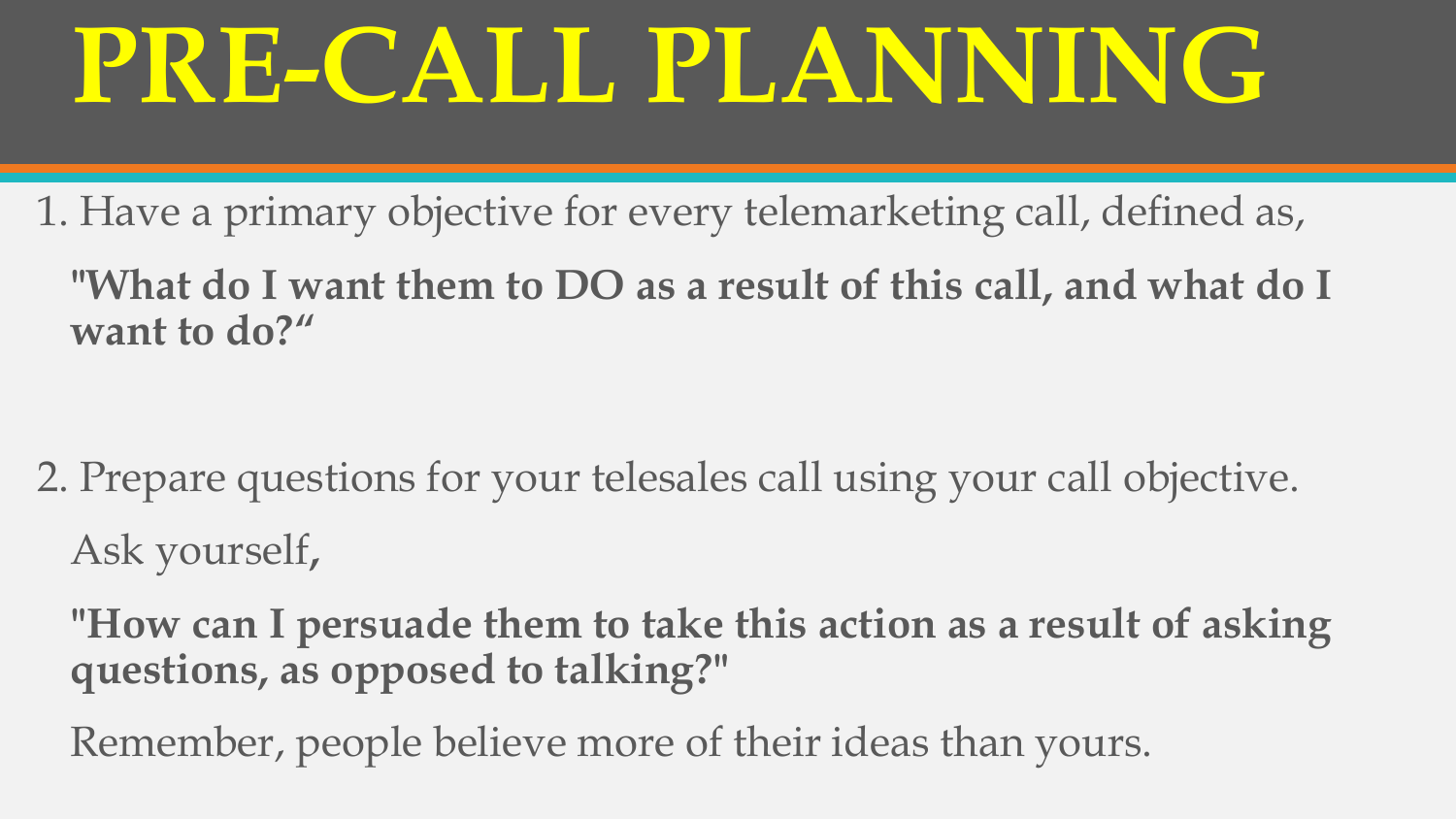# **PRE-CALL PLANNING**

3. Also have a secondary objective for each telephone sales call...something you'll strive to accomplish, at minimum, every time.

Pick something you'll have a reasonably good chance to succeed with, such as,

**"Getting their agreement they will accept my literature and place it in their 'Backup Vendor' file."** 

This way, you can enjoy success on every call you place, and that does wonders for your attitude.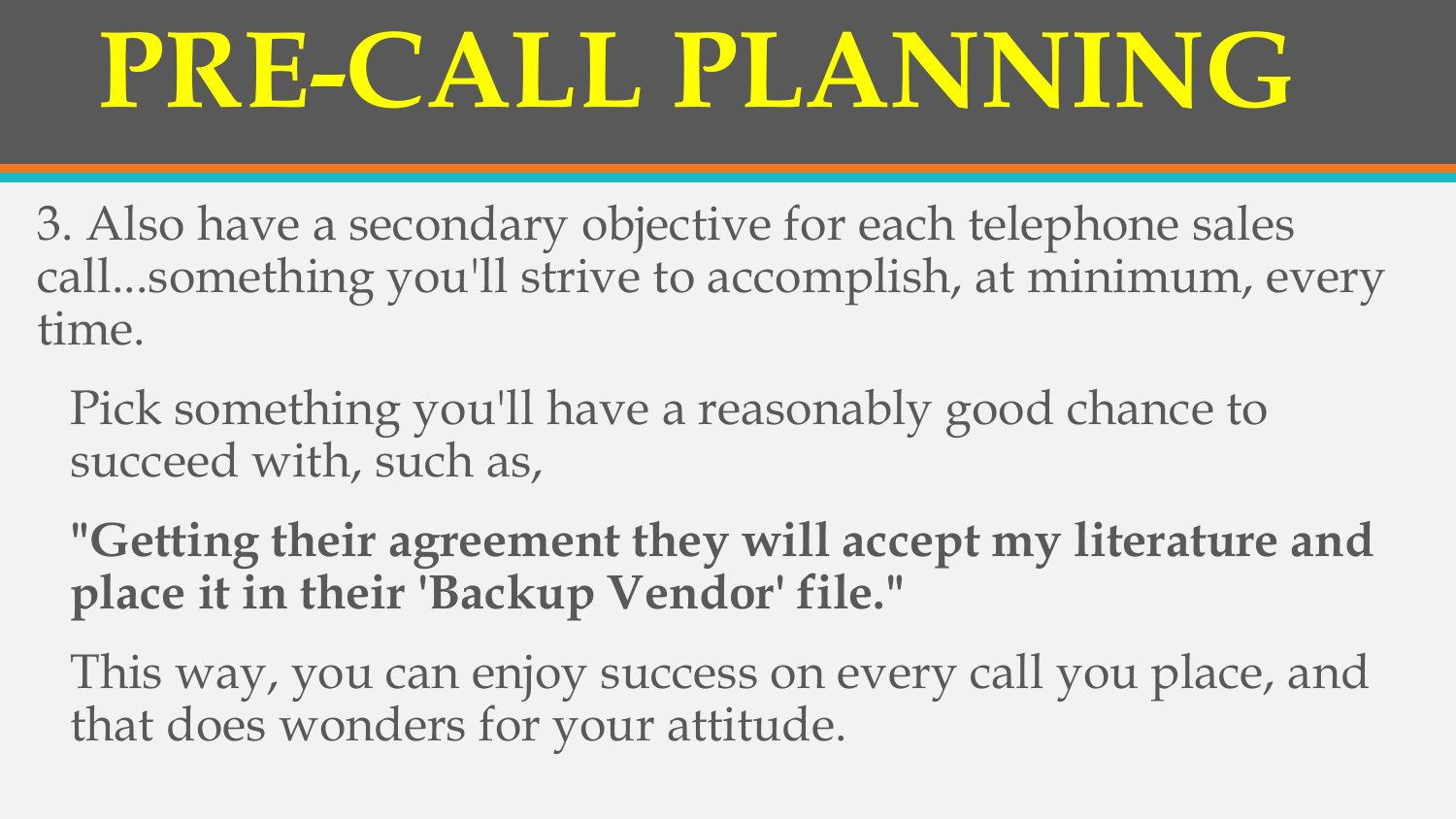#### **BEFORE REACHING THE DECISION MAKER**

4. Treat the **screener** as you would the customer--this person determines whether or not you'll even have a chance to speak with the buyer.

5. Gather as much information as you can from whomever you are able, prior to speaking with your prospect; busy decision makers get bored when they have to answer your basic qualifying questions.

Use the "Help" technique:

**"I hope you can help me. So I'm better prepared when I speak with Ms. Big, there's probably some information you could provide me..."**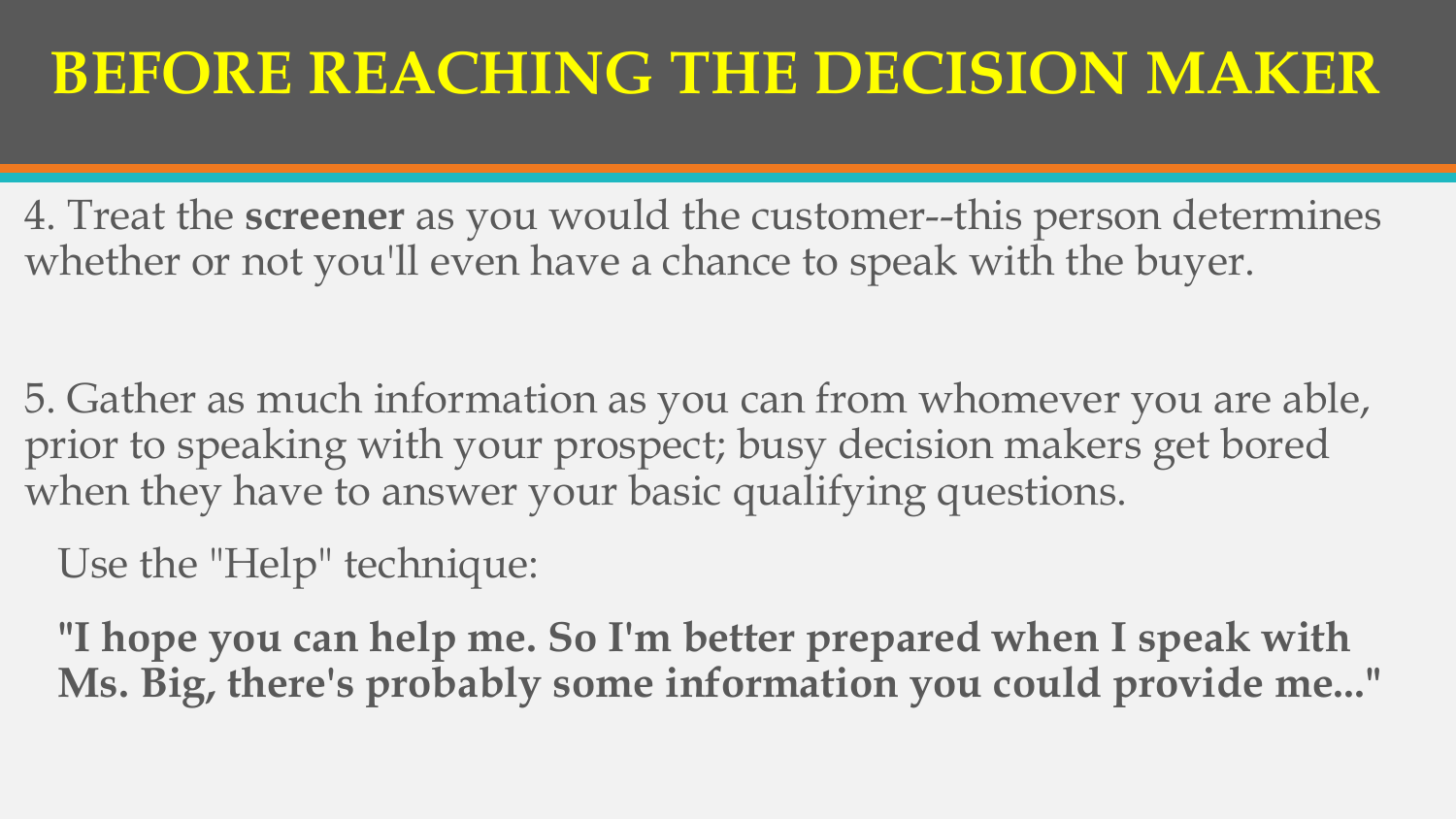#### **BEFORE REACHING THE DECISION MAKER**

6. Before cold calls, think of a **good reason** for needing to speak with the decision maker, and be prepared to sell this to the screener.

What they're thinking about you: **"Does this person have anything of interest, or of value for the boss?"**

7. If leaving a message on voice mail, or with a screener, be certain it **offers a hint** of a benefit/result that sparks curiosity, but doesn't talk about products/services.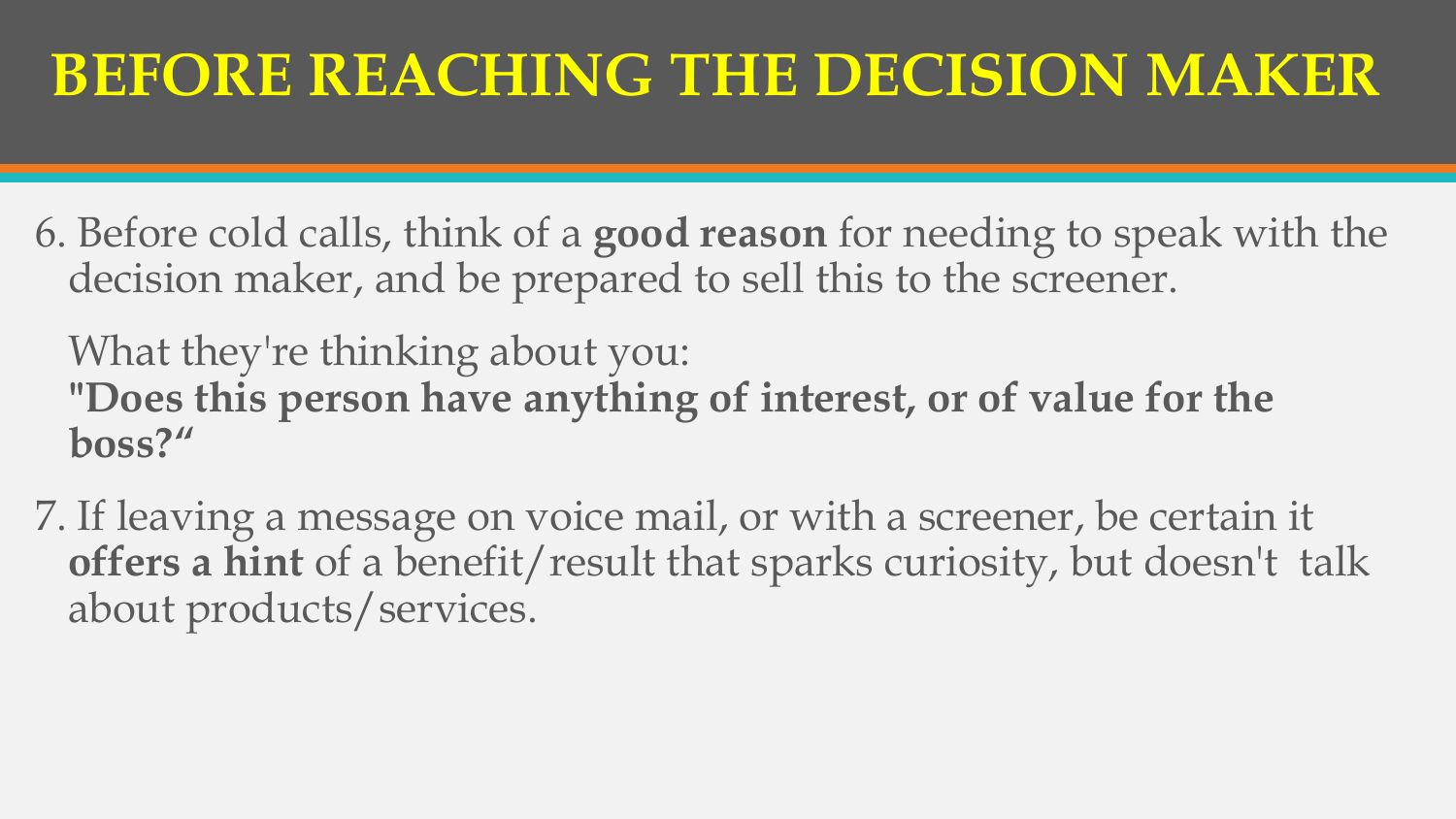#### **INTEREST-CREATING OPENING STATEMENTS**

8. The objective of your telemarketing opening is to pique **curiosity and interest** so that they will willingly and enthusiastically move to the questioning**. You must answer, "What's in it for me?"** for the listener, or they will immediately begin the getting-rid-ofyou process.

9. **Don't use** goofy, resistance inducing phrases on your telesales call, like, "If I could show you a way to \_\_\_\_\_, you would, wouldn't you?"

The only decision you're looking for in the opening is the one to continue speaking with you.

10. When cold call prospecting, **don't start the call** with, "I was just calling people in your area..." **People want to feel like they're the only person you're calling... not just one of the masses from a list of compiled names.**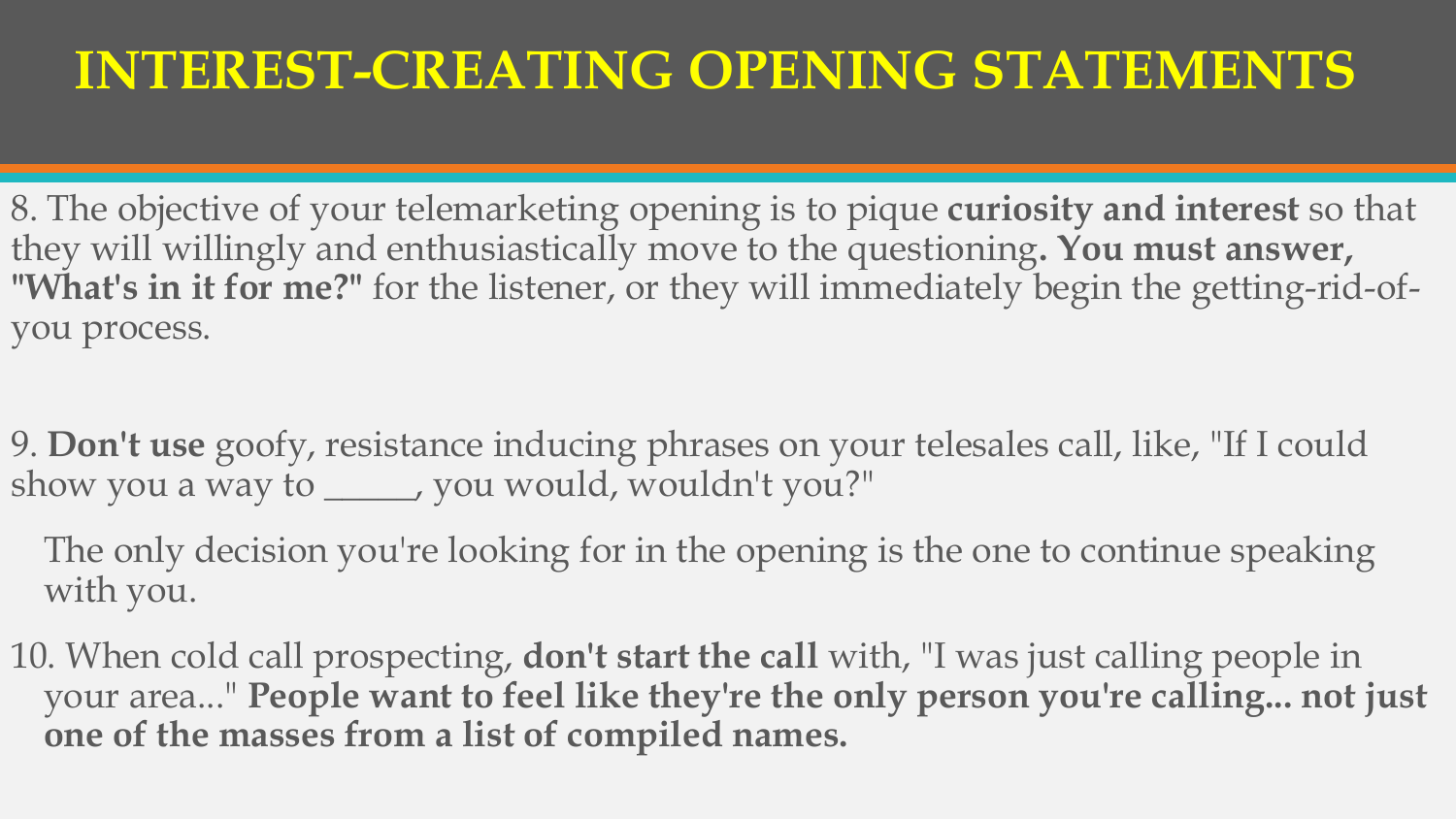#### **INTEREST-CREATING OPENING STATEMENTS**

11. Use what I call "weasel words" when opening cold prospecting calls: **"depending on," "might," "maybe," "perhaps," and "possibly."** 

These are non-threatening words that intimate you might have something of value for them, but you really need to ask questions first.

For example**,** 

**"Depending on what you're now doing in the area of employee benefits, I might have something that could potentially increase the number of options you offer, while possibly decreasing your overall contribution.** 

**I'd like to ask you a few questions to see if this is something you'd like more information on."**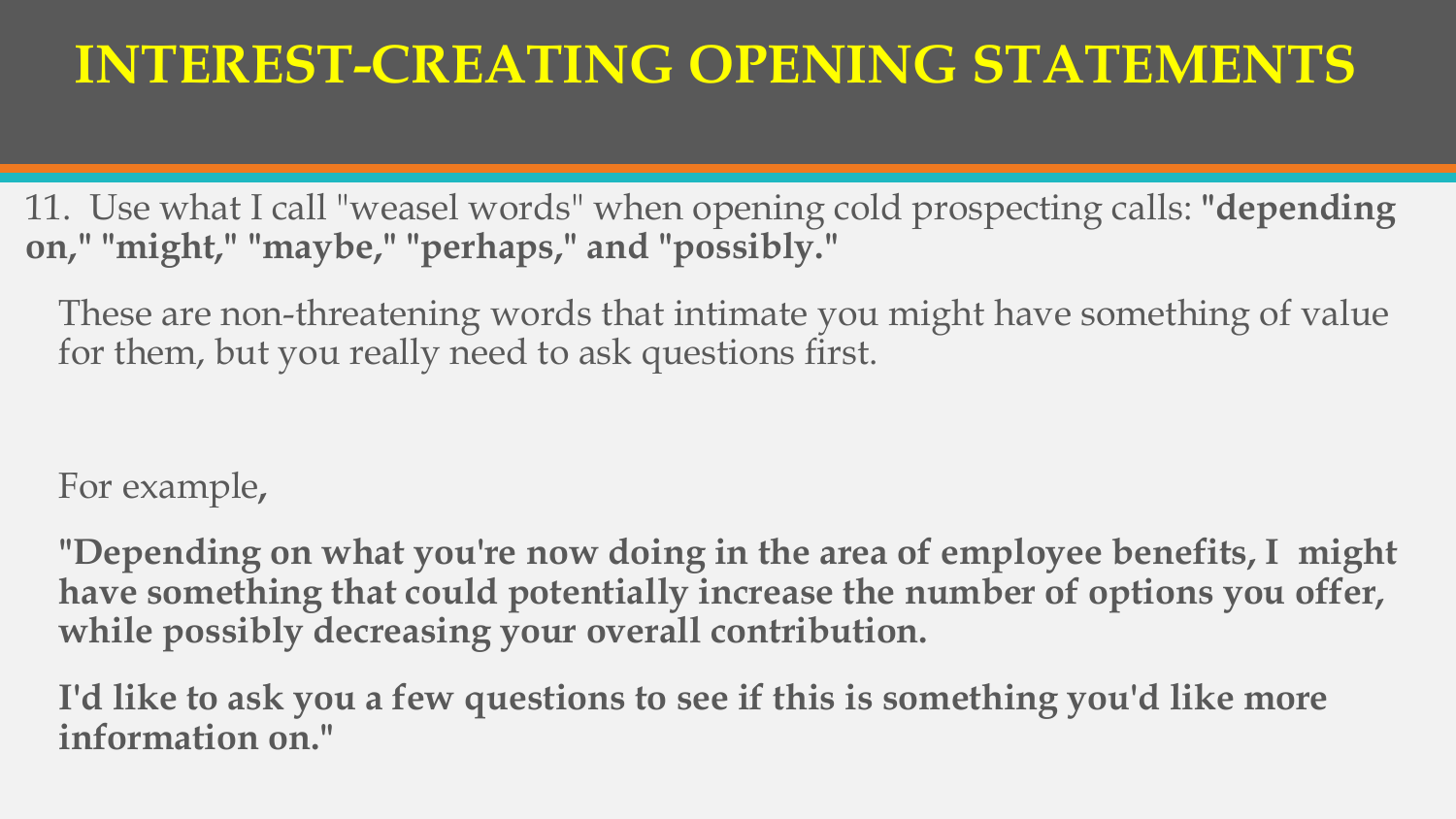#### **INTEREST-CREATING OPENING STATEMENTS**

▶ 12. Have something of value to say on every telemarketing call. Particularly those regular calls to existing customers.

Avoid, **"Just checking in with you to see if you needed anything,"** and, **"Just calling to touch base."**

These are more nuisance than service. Be certain they're able to say they are **better off after your call than they were before it**, even if they didn't buy anything.

Call with news they'll have an interest in; **ideas you've heard from other cust**omers they might be able to take advantage of; mention that you were "thinking of them" and tell them why.

One of my printing salesmen called to say he **"just came back from a trade show and saw something interesting, and thought I could benefit from it."** 

It's little things like that, that cause customers to say, as opposed to, **"She always has something good for me when she calls**," **"Every time she calls she's just looking for an order."**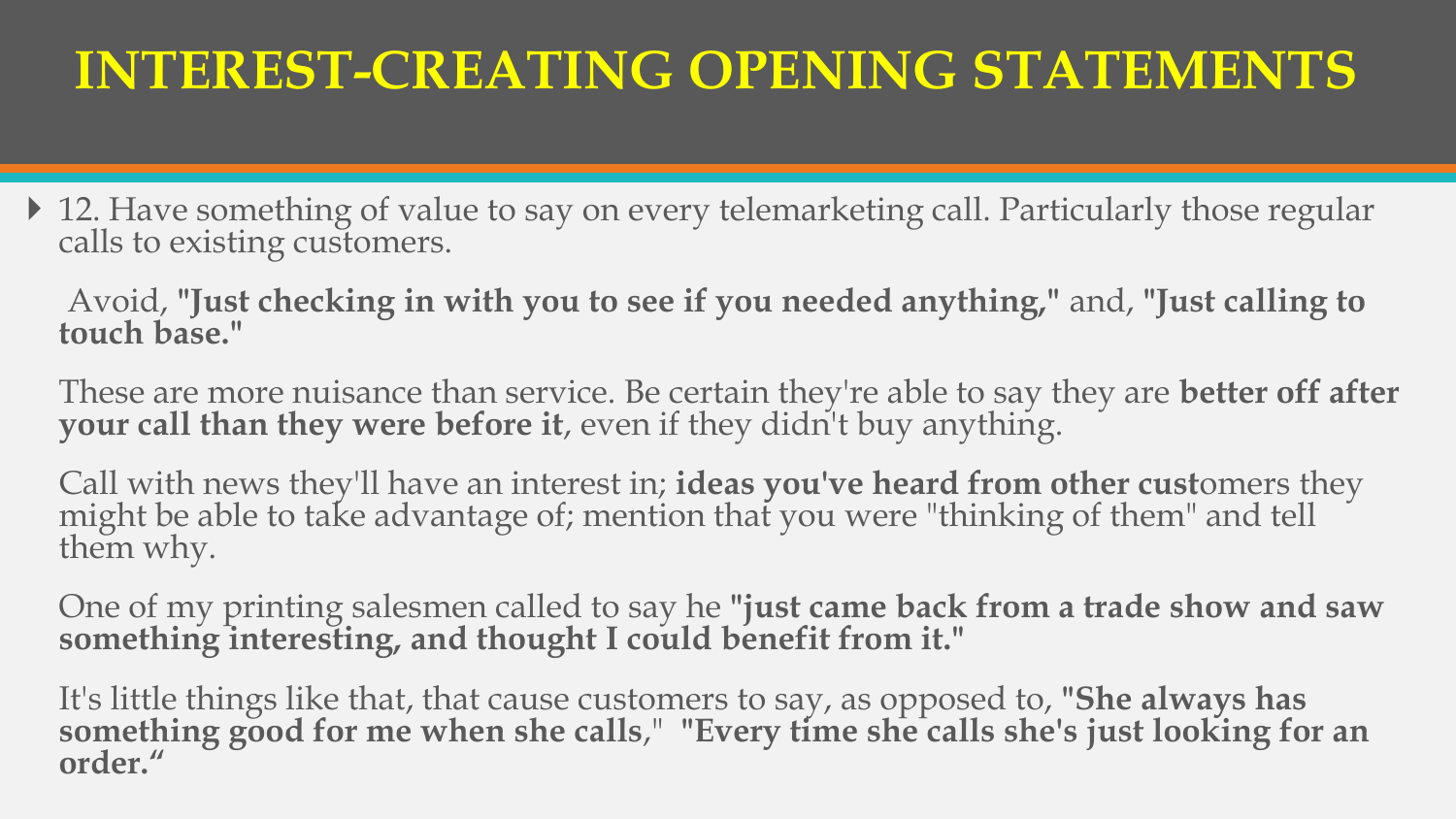- 13. Get information before you give it.
	- **How could you make an effective presentation otherwise?**

- 14. Don't use a "benefit list" to present from.
	- **Instead,** use it to create questions to determine if those **"benefits"** truly are of value to your prospects and customers.
	- Some "benefits" could actually be liabilities.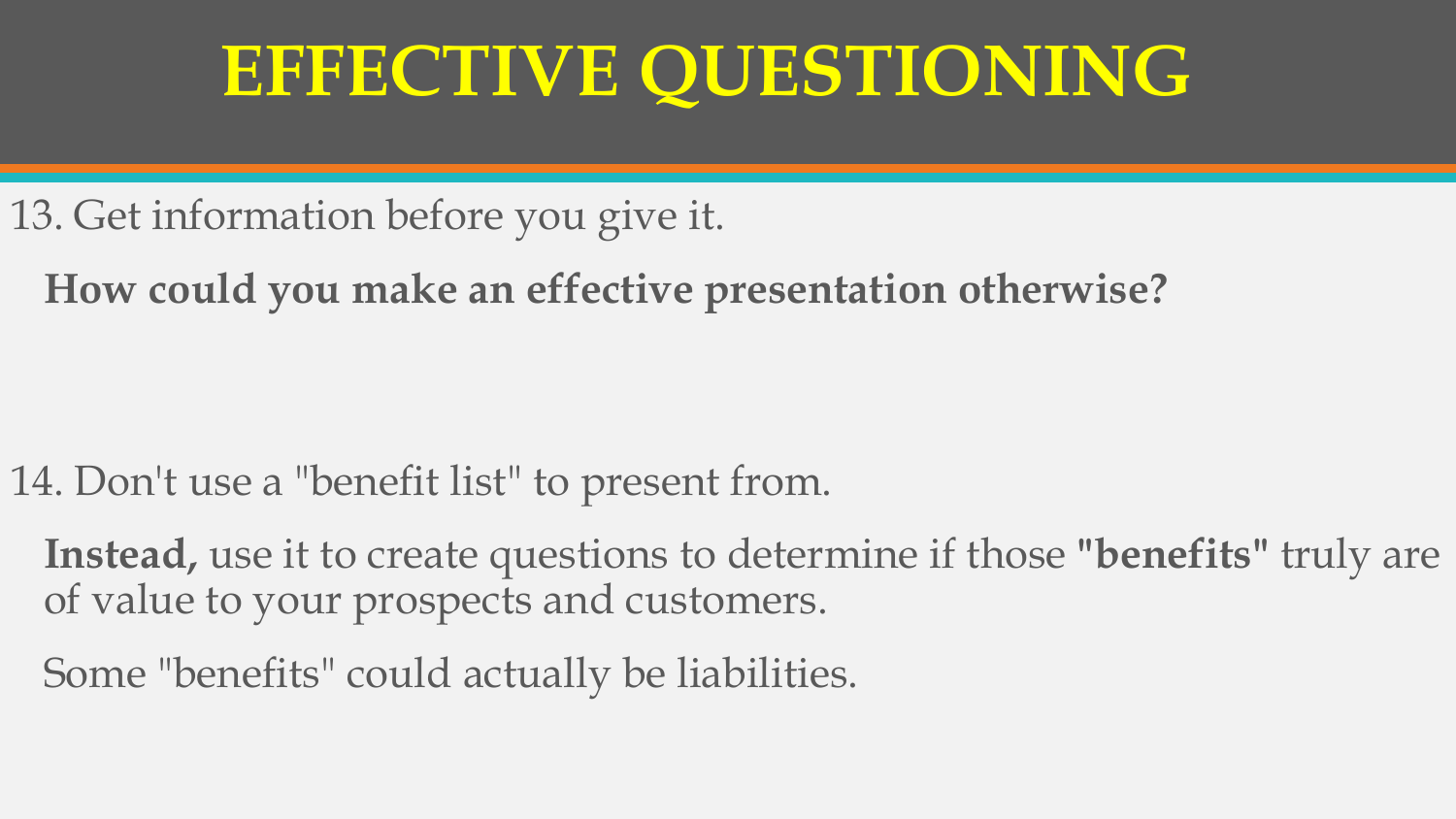- 15. Avoid asking go-nowhere questions like,
	- **"Is everything going OK?",**
	- **"What are your needs?",**
	- **"Are you having any problems now?",**
	- **"How's service?", and,**
	- **"What are you looking for in a vendor?"**
	- These all force the person to think too much.
	- Instead, get them emotionally involved in seeing and feeling the pain or problem that can be solved with your product/service-especially problems you know they're likely experiencing.

For example, **"What do you do in situations when you need parts shipped overnight, but are unable to get them?"**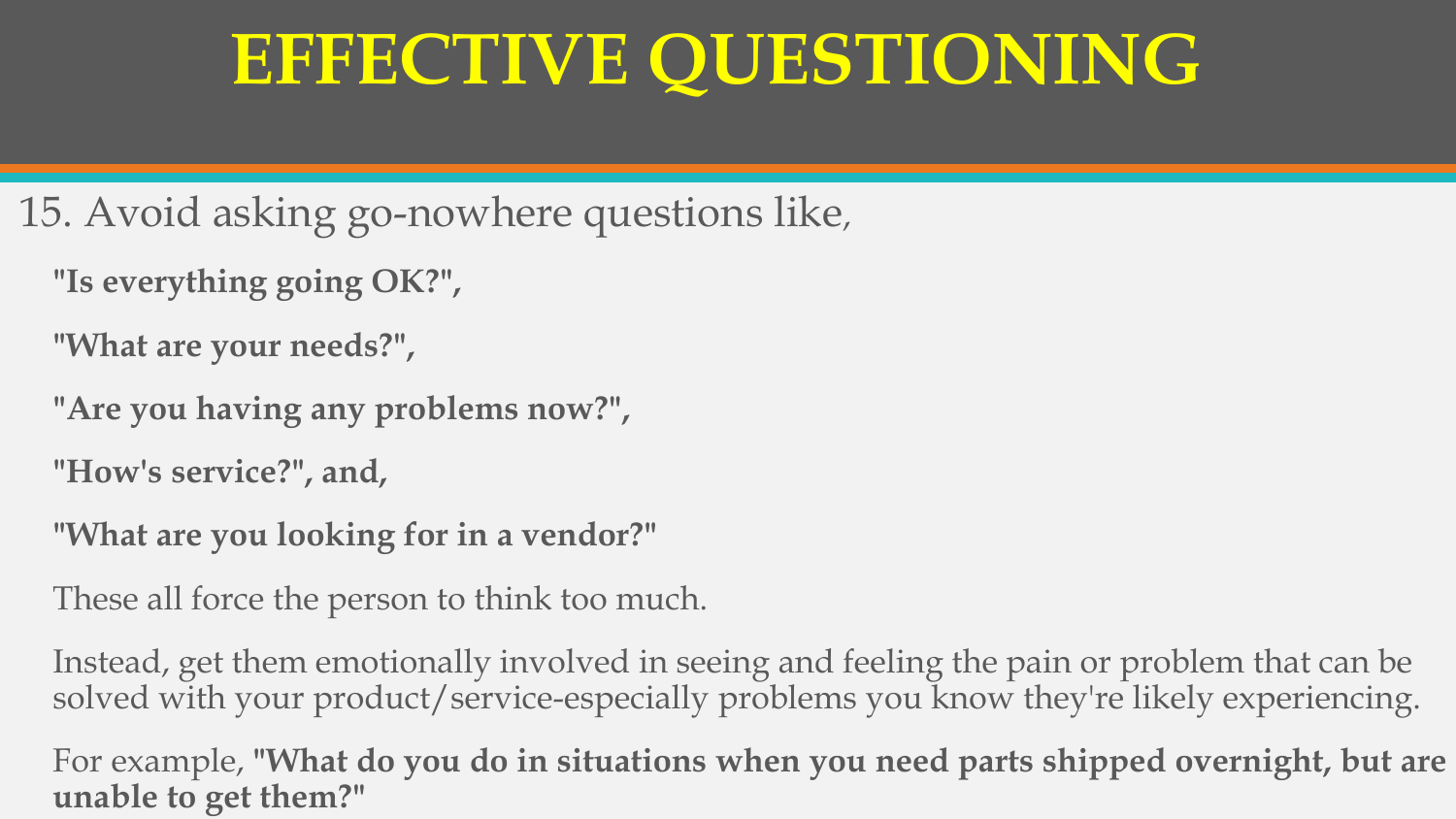- 16. Ask one question at a time.
	- **That's how many they'll answer at a time**.
- 17. After asking**, be quiet**.
	- Resist the urge to jump in if they don't answer immediately.
	- Don't be intimidated by silence.
	- They're likely thinking about what they're going to say.
- 18. After they've finished, **count to two** (silently, of course).
	- This ensures they're done, plus they might continue with even better information.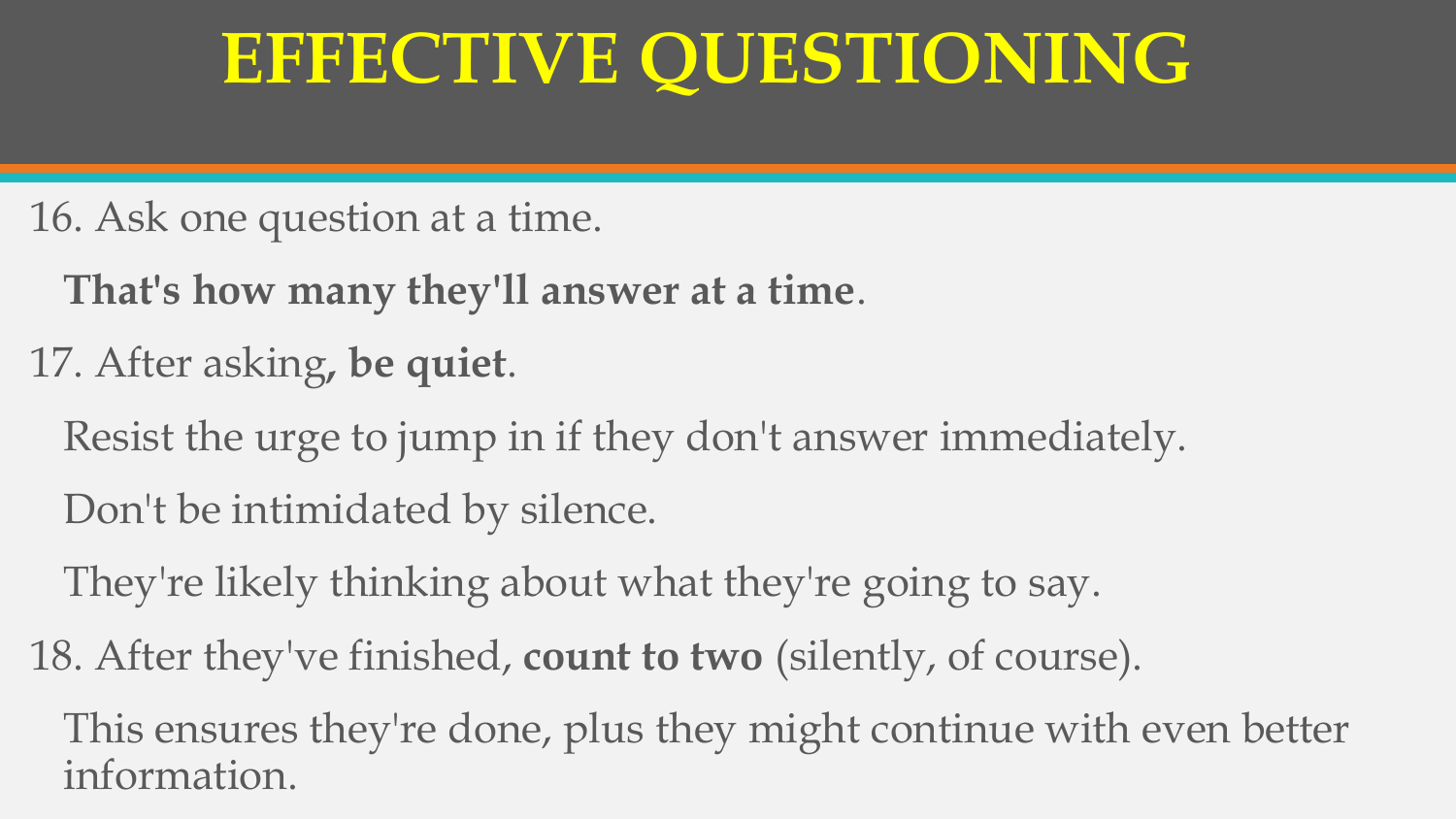- 19. Be confident in your questioning. One reason reps ramble with questions is that they're **not prepared or confident**.
- Prepare your questions.
- Role play them-with yourself if necessary.
- 20. Always **know where you'll go with answers**. Regardless of the answer.
- 21. Follow up their answers with related questions. Too often reps work from a rigid list of questions, losing the opportunity to pick up on prospect statements which are just the tip of the iceberg of their real feelings.

For example, if a prospect said, **"I believe the main reason production isn't higher is a lack of motivation. The best move is to follow up with, "I see. What specific signs of poor motivation have you noticed?"**, or, simply, **"Tell me more."**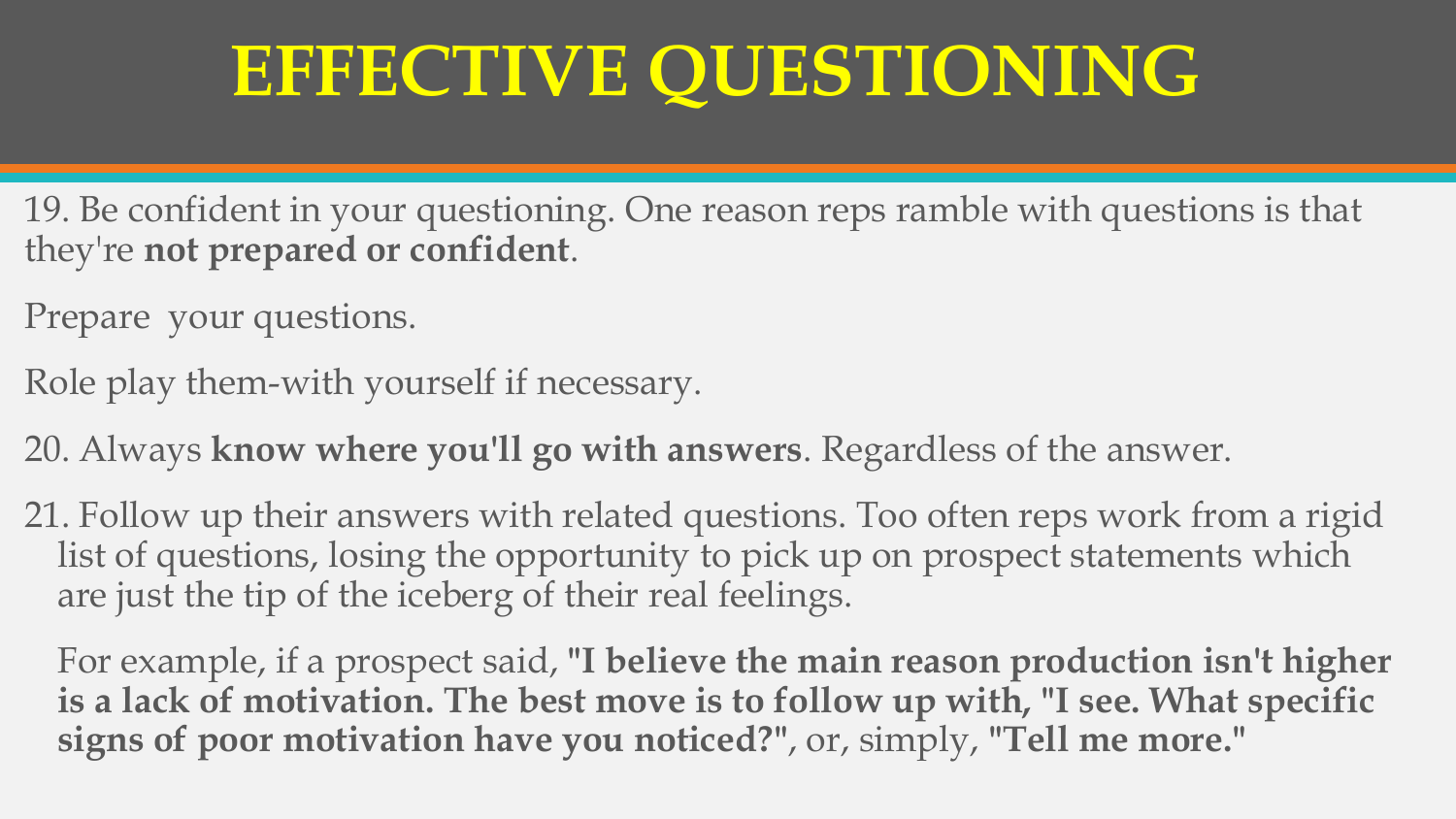- 22. Quantify the problem whenever possible. "**How often does that happen?" "How much do you think that is costing you?" "How much time does that take?"**
- 23. Resist the tendency to present.
	- Some reps get so excited when they hear the slightest hint of an opportunity, that they turn on the spigot of benefits.
	- Hold off, ask a few more questions, get better information, and you're able to craft an even harder-hitting description of benefits, tailored precisely to what they're interested in.
- 24. Learn more about the decision-making process. There could be many behind-thescenes influences on the decision. Ask about actual users of your products/services, anyone else who could influence it, who has to sign off on the ultimate decision or OK the money for it, and perhaps people who would rather not see it happen.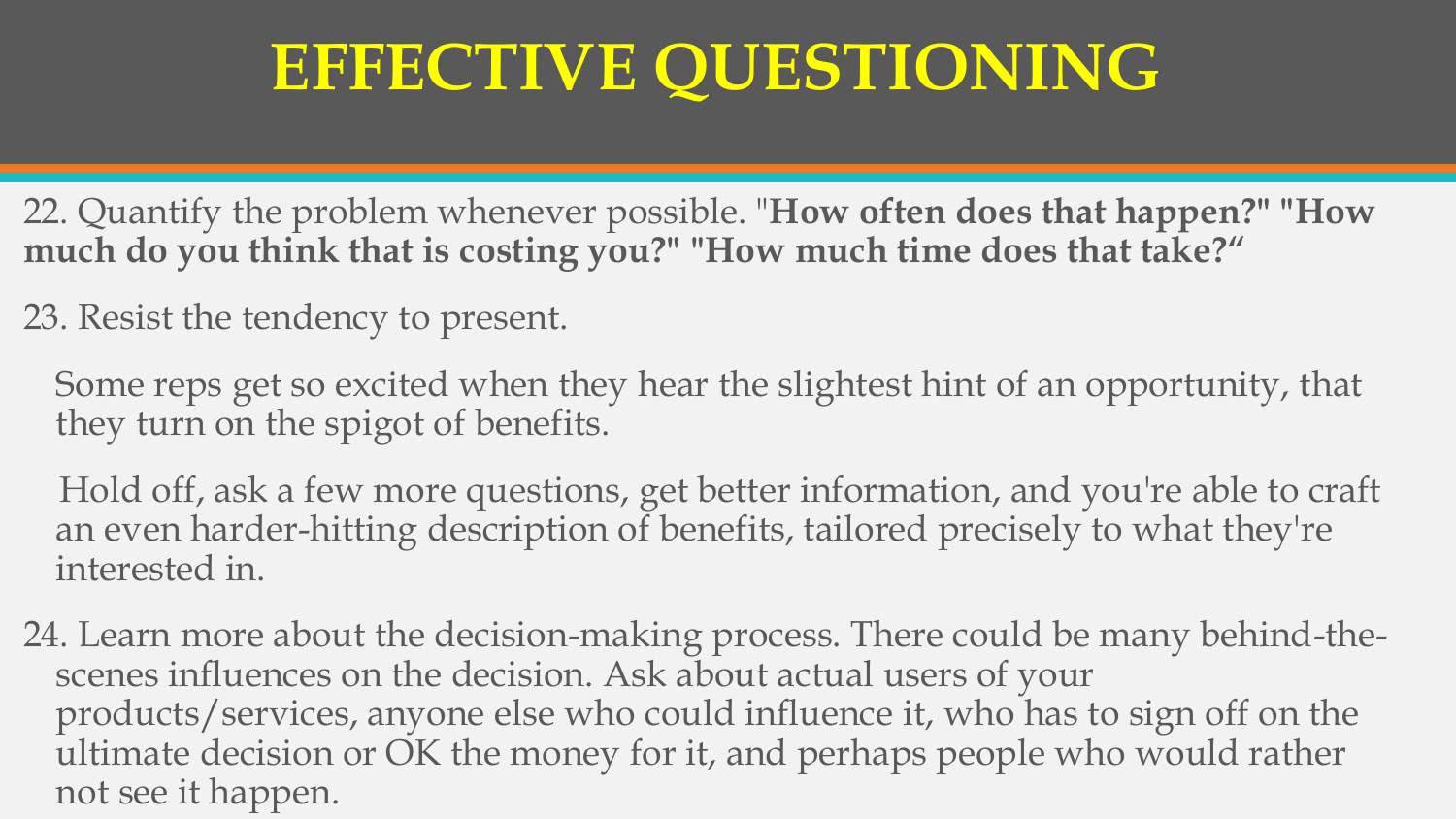## **SALES RECOMMENDATIONS**

25. You should only talk about your product/service after knowing specifically **how it will solve the problem, meet their need**, etc.

Then you can **tailor your remarks** specifically and personally for the listener.

26. Get feedback during your discussion of benefits:

**"Do you feel that would work for you?".** 

**"How do you feel that would solve your problem?"** 

Some trainers might tell you that gives the prospect an opportunity to tell you "no."

Precisely. And that's good. Because if there's a problem, and they don't see enough value in what you've presented, **now is the time to find out.**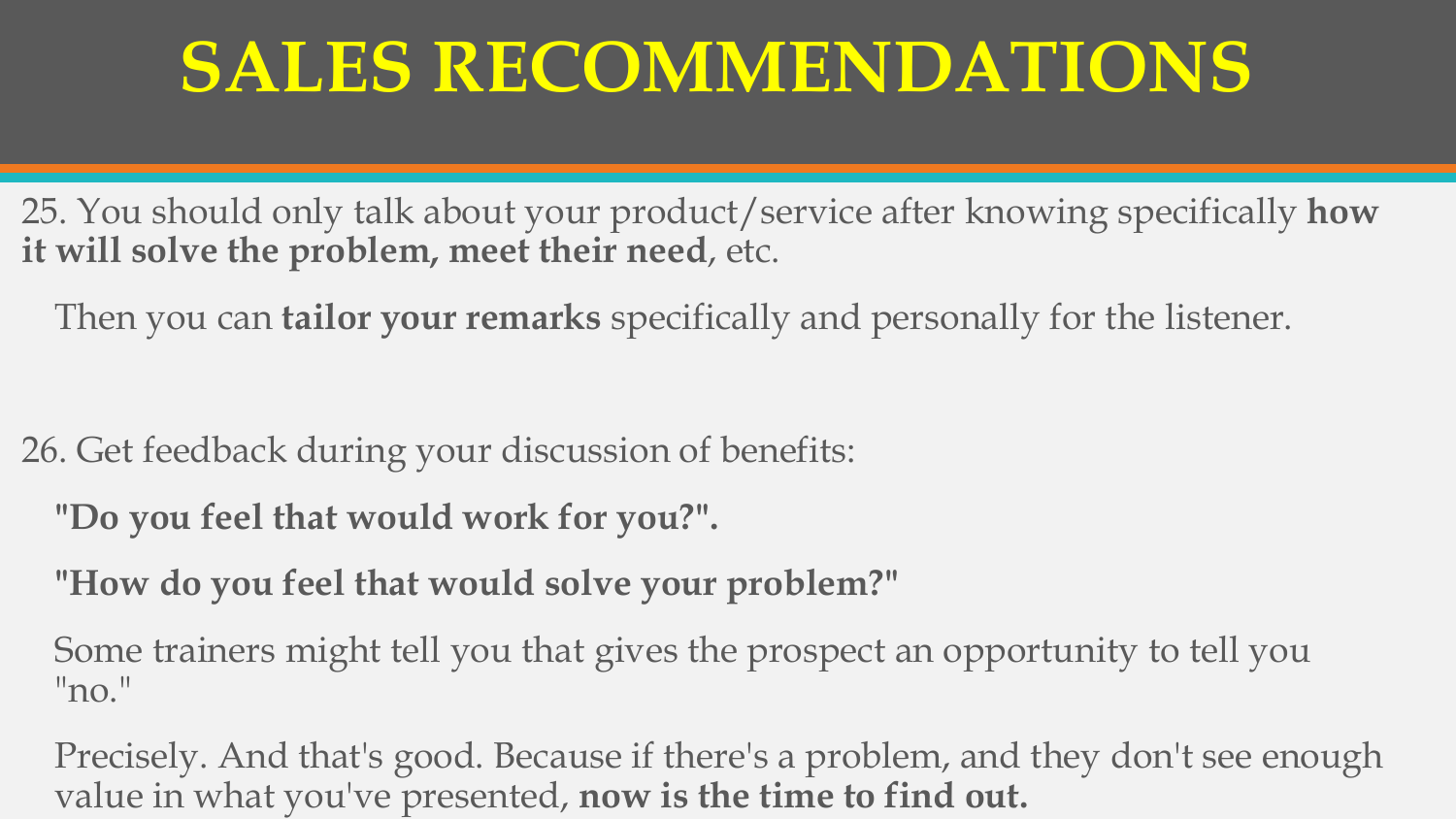## **SALES RECOMMENDATIONS**

• 27. **Avoid the question**, "Anything else?"

when attempting to upsell.

Just like when a convenience store clerk asks the same question, the answer is usually, "No."

Instead, give them a suggestion, and help them answer.

For example,

after they agree to buy an item, or a service, say, **"Many of our customers who get**  from us, also find that \_\_\_\_\_ is also very beneficial for them. What are you **now doing/using/buying in that area?"**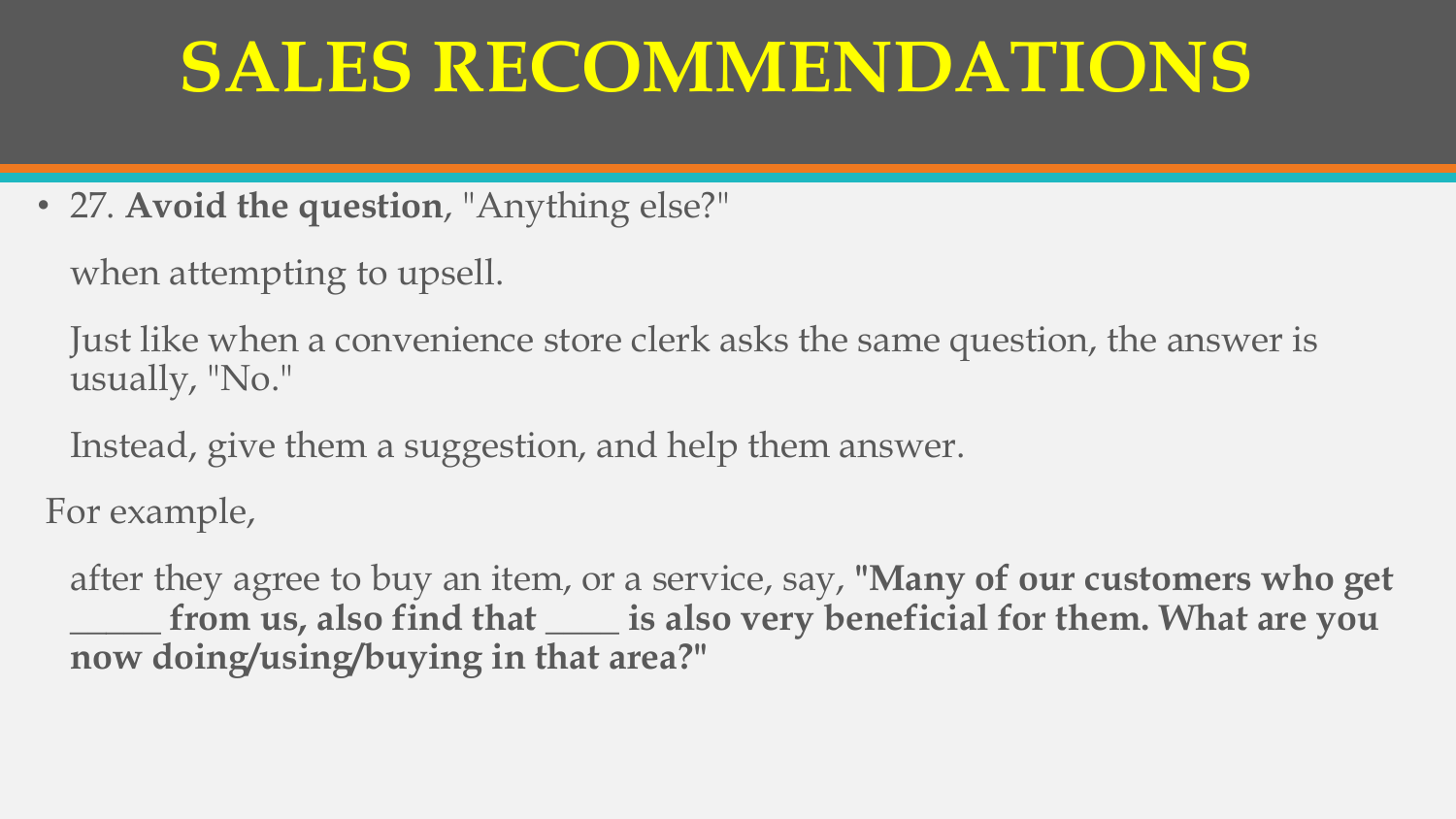## **GETTING COMMITMENT (Closing)**

- ▶ 28. This is not the major event in a telemarketing sales call. It's the natural, logical, **validation of the professional sales process up to this point.**
	- But you still must ask. Commitment must be gained on every contact in order to move the process forward.
	- If there is to be a follow-up contact, and information is to be sent or faxed, there must be commitment on behalf of the prospect regarding that material.
	- 29**. Ask large. Think big**. Buyers will often move down from a large recommendation, but they rarely move up from a small one.
	- **Those who ask the biggest have the largest average order size**.
	- Never suggest more than is in the best interest of the customer, but not making a large enough suggestion when appropriate is actually hurting the customer.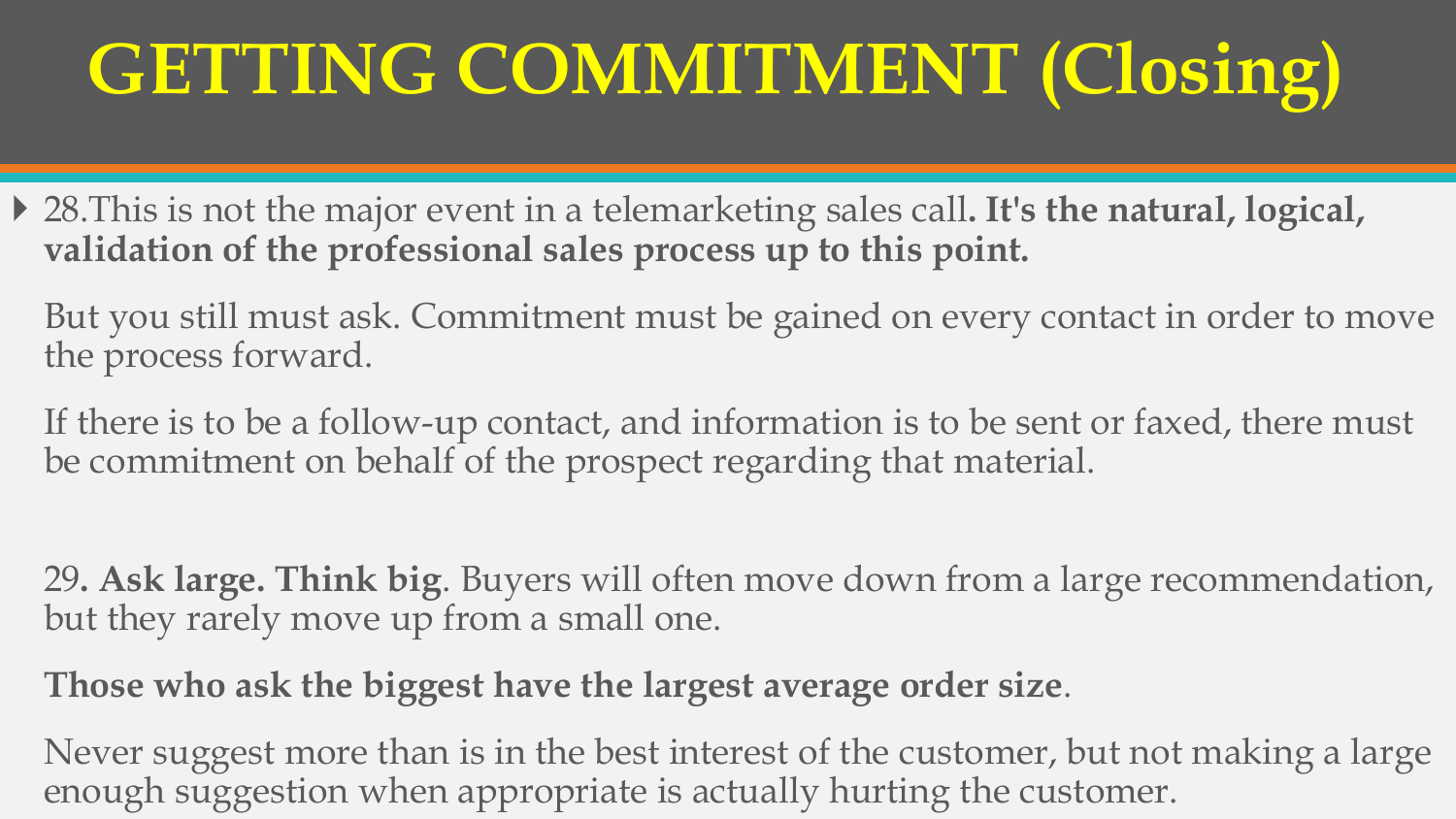## **GETTING COMMITMENT (Closing)**

30. **When in doubt, ask**.

Do you have a foot-dragger in your follow-up file who is perched squarely on the fence?

**Ask for a decision!** 

Get some movement. A "no" today is **better** than one six months and 15 additional calls from now. Move them forward, or move them out.

31. If you're going to schedule a follow up call, **get a commitment** of some type.

Why would you call back otherwise. If they won't commit to doing anything- reviewing your literature and preparing questions, surveying their existing inventory, etc.-they likely have no interest.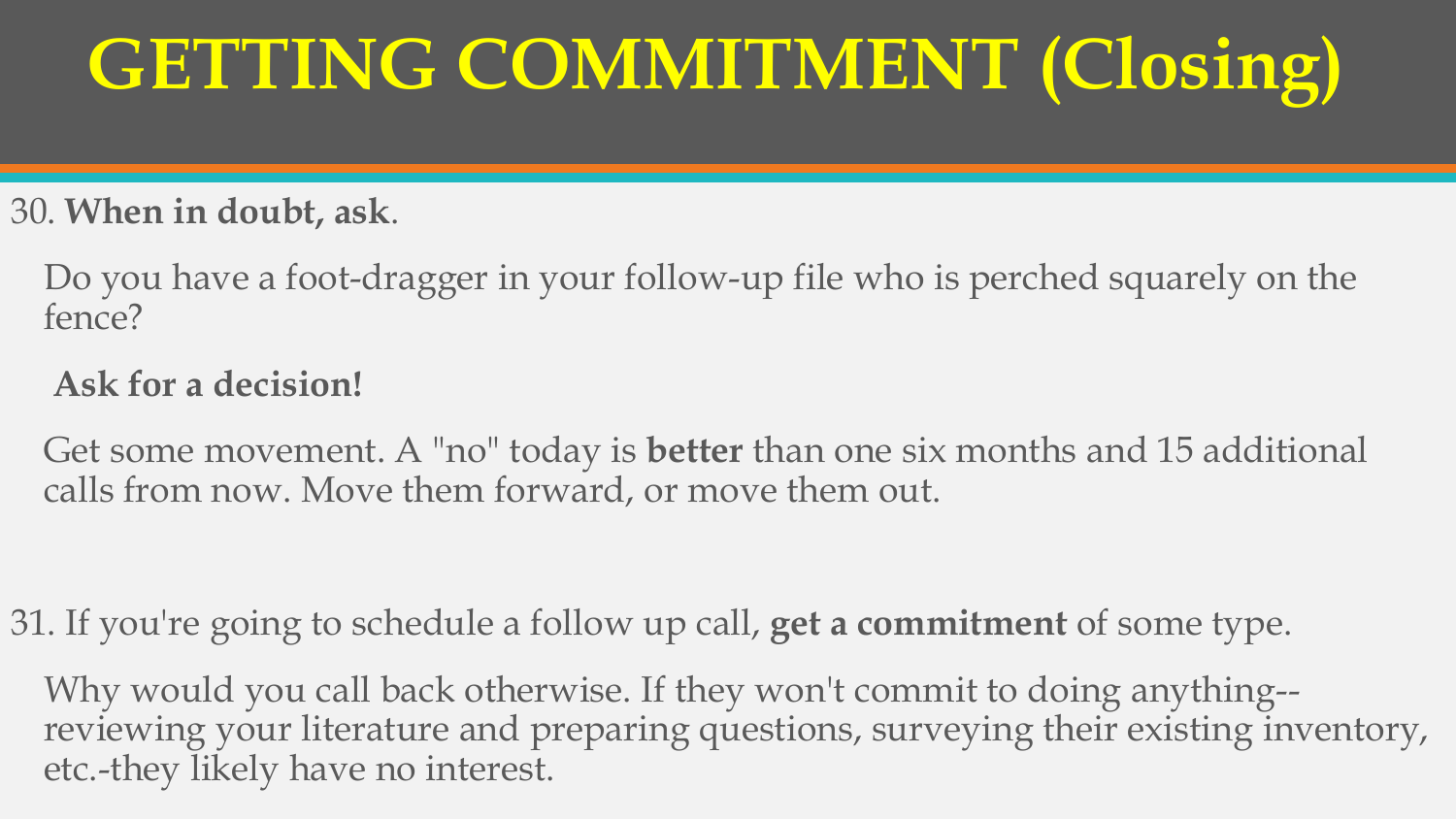## **ADDRESSING RESISTANCE (Objections)**

- 32. Objections can be avoided by doing everything else correctly up to this point in the call.
	- When they do occur, **resist the tendency to attack in defense**. You must back up and revisit the questioning stage of the call.
	- The voiced objection is simply a symptom of the real problem.
	- Start by saying, **"Let's talk about that."**
- 33. If you have an indecisive prospect, get their mind off the buying decision, and on the problem or pain.
	- For example, **"Jan, let's look at this another way. What would happen if you did nothing about the situation?**
	- **Remember, we detailed the fact you're missing sales opportunities every day. What will that amount to over just the next six months?"**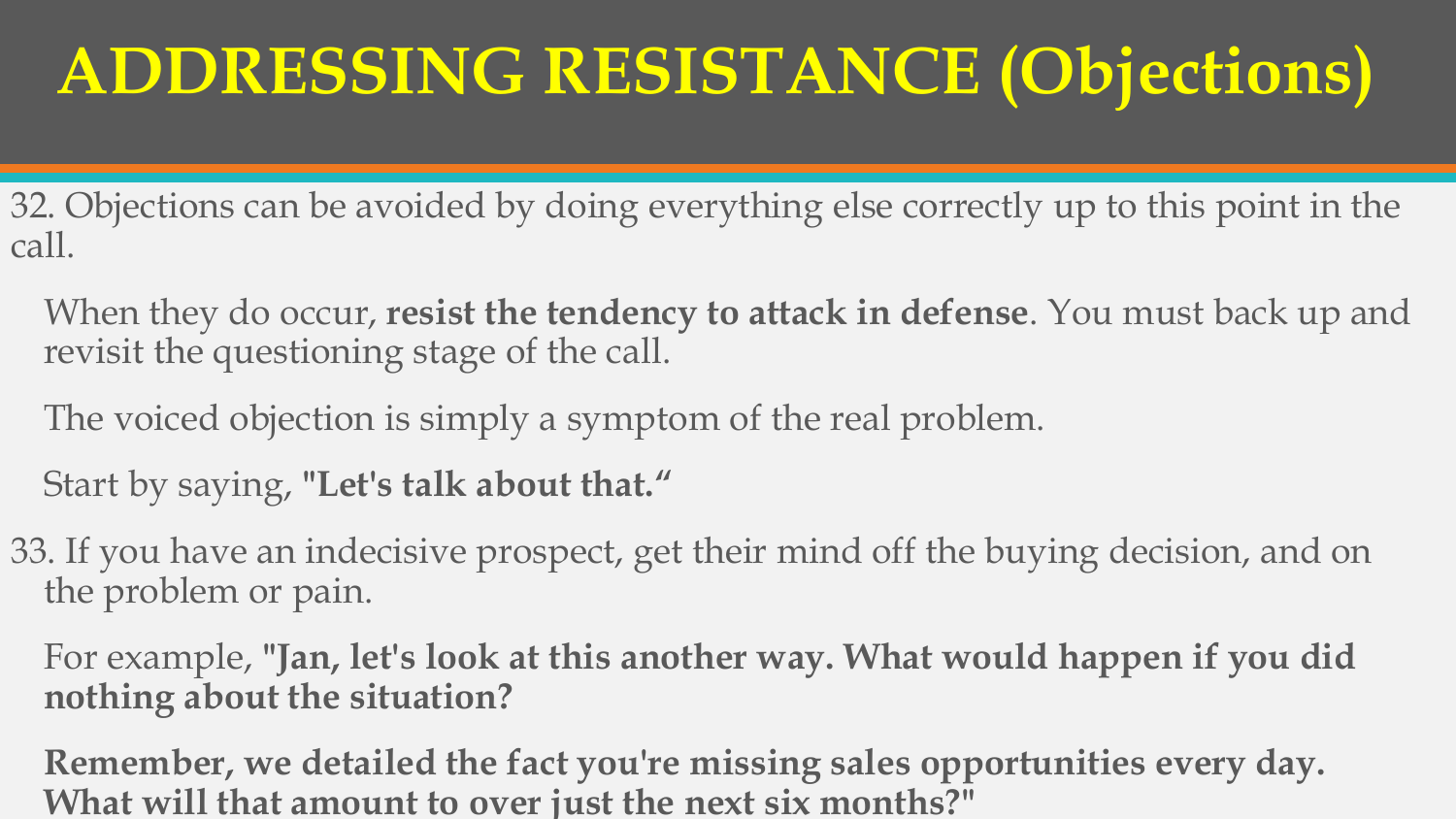## **ADDRESSING RESISTANCE (Objections)**

• 34. Most price objections start in the mind of the salesperson.

Many sales reps aren't 100% sold on the value of their product, therefore **they're apt to** offer price concessions even when the prospect doesn't flat-out ask, or they present price with a shaky tone of voice.

Ask the right questions, present the results of what your product/service can do, **and state the price boldly**

35. Avoid Common Objections Mistakes: **Using slick, prepared, objection rebuttals**  that only tell people they're wrong and intensifies the resistance; giving up before attempting to understand the reason behind the problem.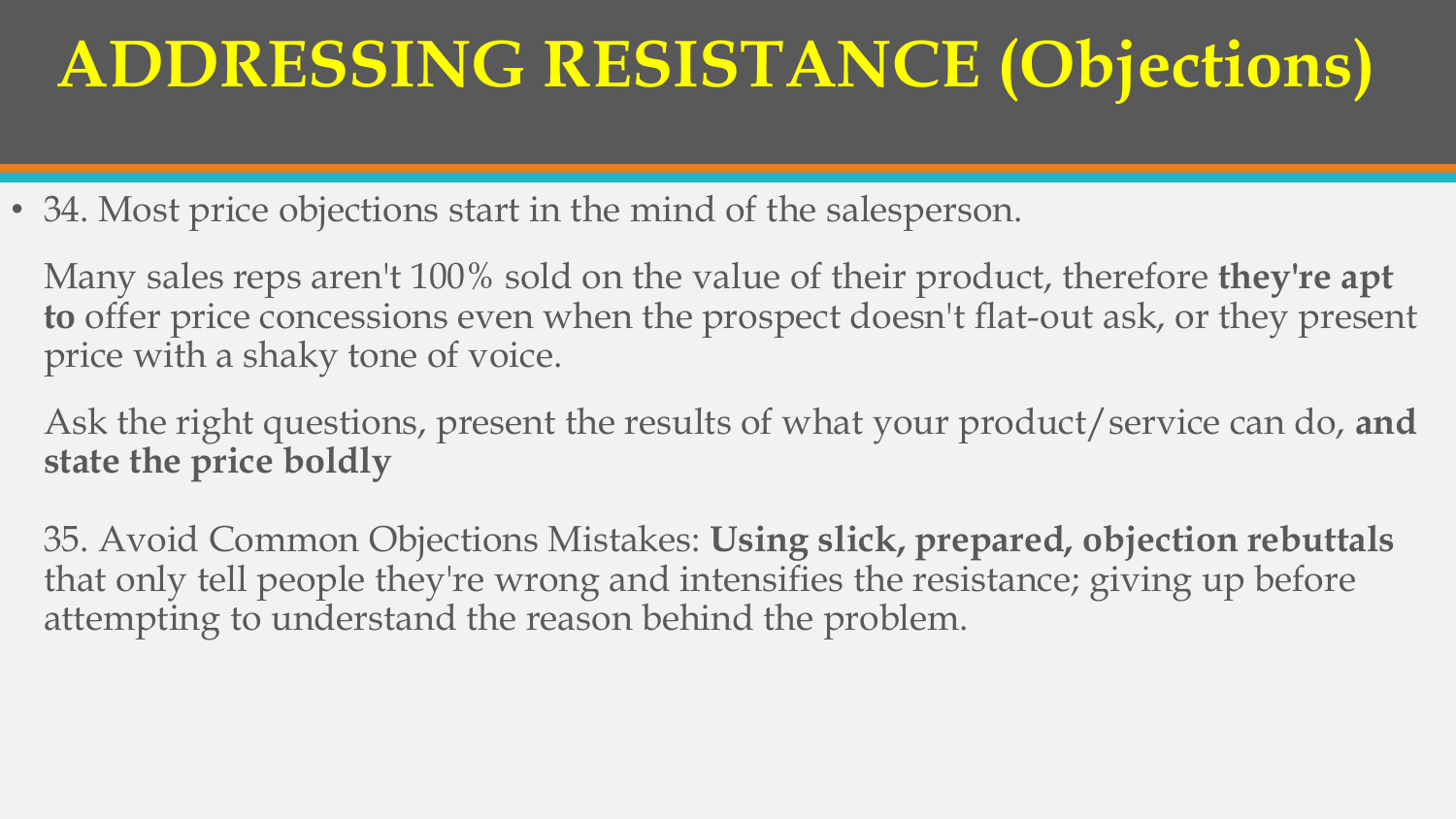#### **WRAPPING UP AND SETTING THE NEXT ACTION**

• 36. When sending information, samples, demos, etc., know precisely how they'll evaluate the material. **How will they know if they like it?** What criteria will they use? This way, you'll both be clear as to what would need to happen in order for them to buy.

37. When sending material, **prepare them** as to what they should look for. Otherwise, they'll get a package of materials and say, **"Oh, there's a package of materials,"** and then toss it on the mountain of other stuff in their office. But, if you tell them to look for the catalog that will be opened to the page with the product they are interested in, and you'll have the three or four models highlighted that are most appropriate for them, there would be a greater likelihood they'd look at it.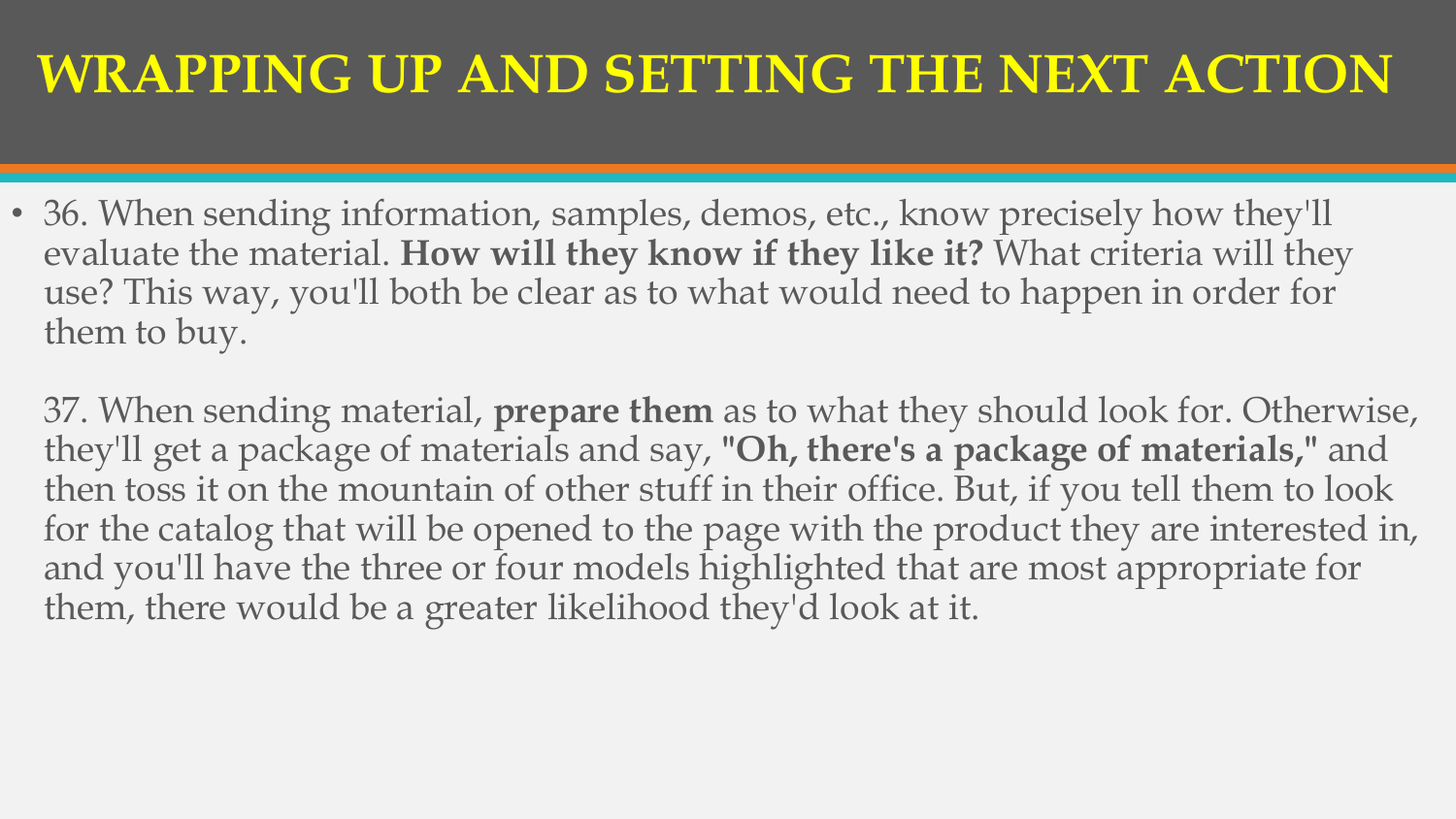#### **WRAPPING UP AND SETTING THE NEXT ACTION**

- 38. The success of your follow-up call is directly relational to what you accomplished, and how you ended the previous one. **Never say, "I'll send you out some stuff, and we'll go from there." From where?**
- Summarize agreed-to actions by both parties, including what happened, what they're interested in, and **what will happen next**. And set the agenda for the next call.
- Makes it so much easier to prepare for the follow-up call, and helps you avoid starting calls with the useless question, **"I sent you the material, didja get it?", or "Whatdidja think?"** For example,
- **"Ok Pat, I'll send the proposal detailing the quantity price breaks. What you'll do is compare that to what you're getting now, and if we're within 5%, you'll agree to a trial order on our next call, is that right?"**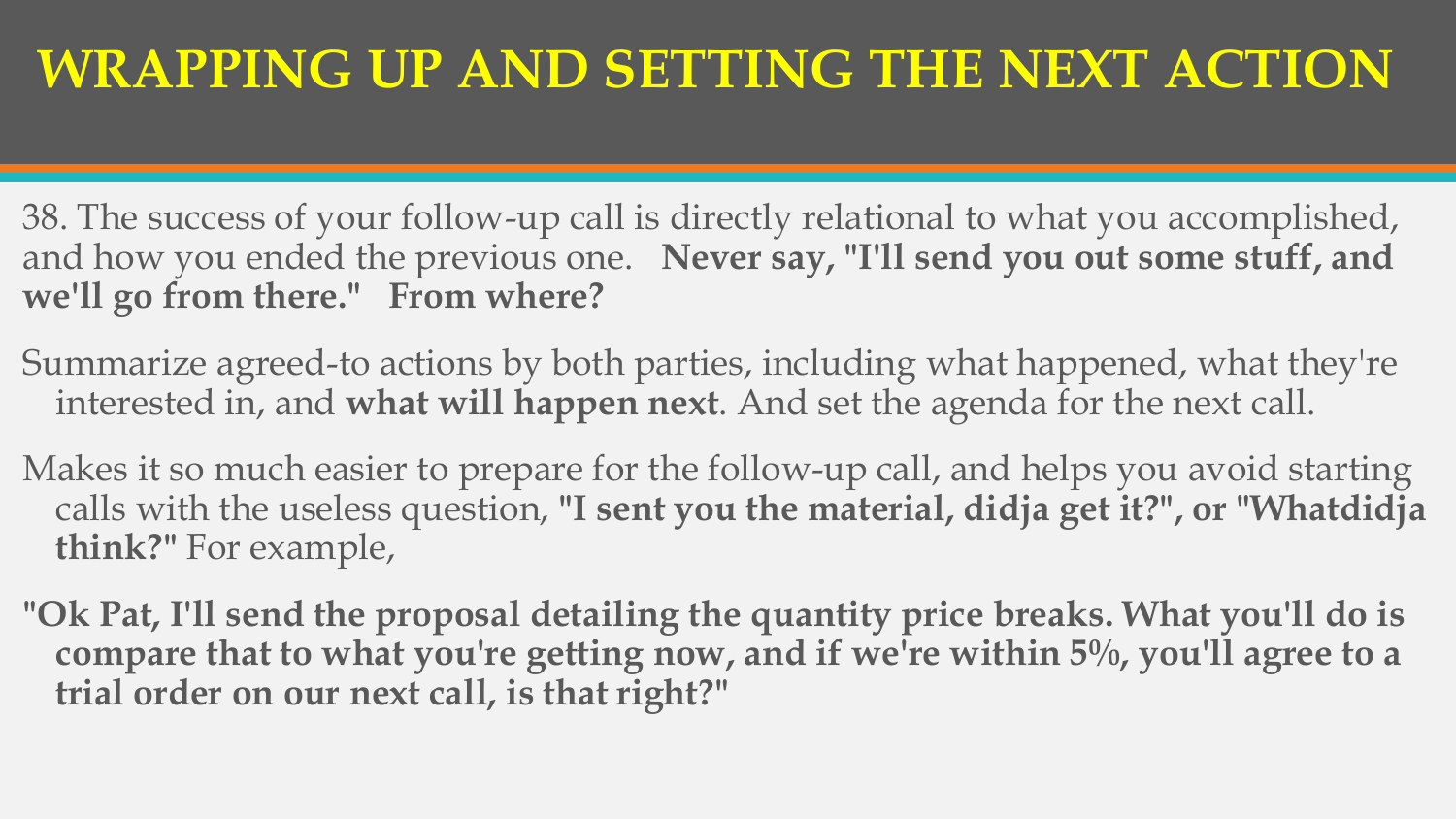#### **ATTITUDE AND SELF-MOTIVATION**

39. You never have to experience rejection again.

After all, what is rejection?

It's not an experience-it's your definition of the experience. So, **ensure that you accomplish something on each call, and you can hold your head high with a sense of achievement**.

Remember, a decision of any type is better than shadow-chasing someone who will waste your time with wimpy or misleading statements that cause you to believe there's a chance, when, in fact, there's not.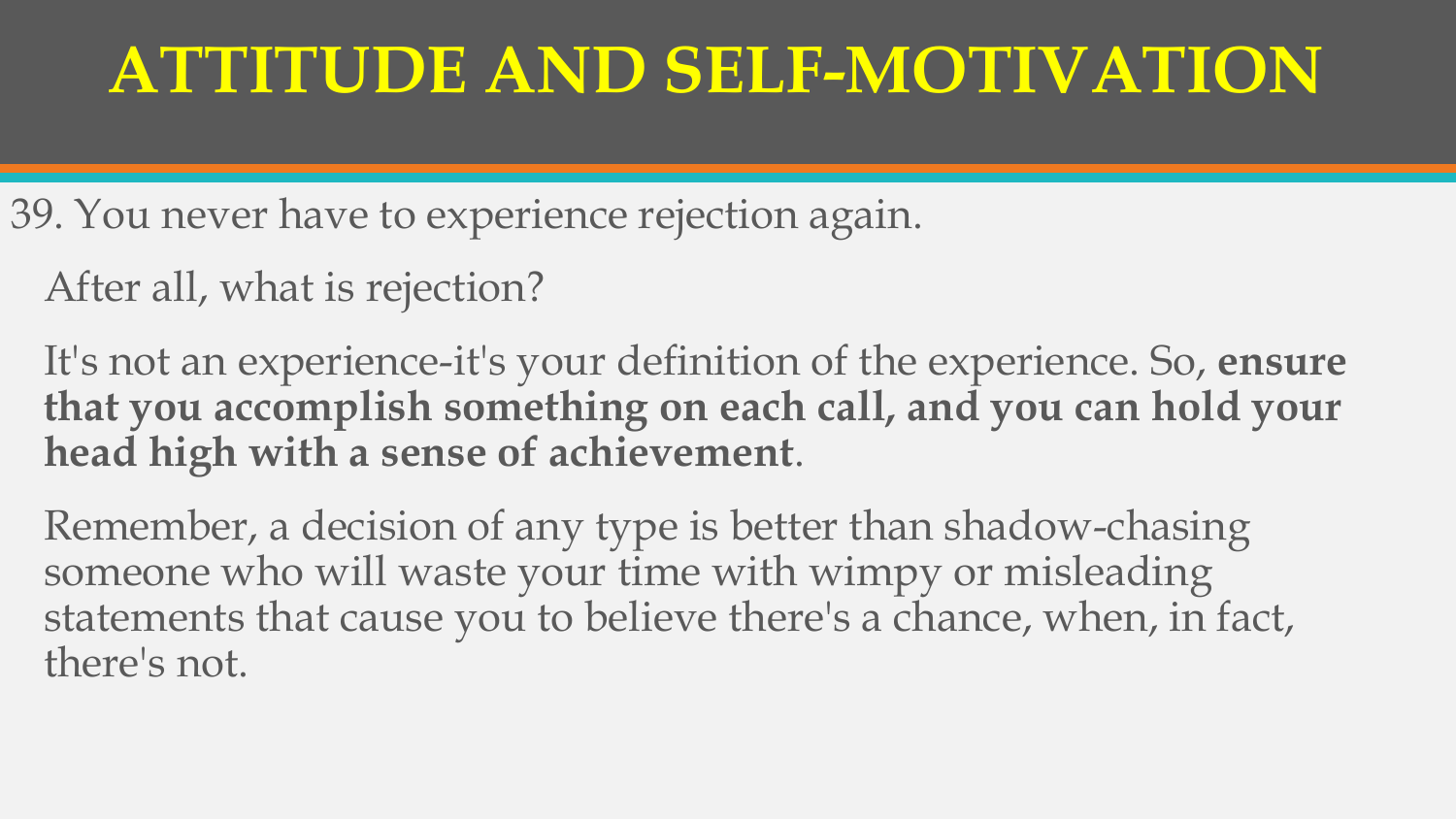#### **WRAPPING UP AND SETTING THE NEXT ACTION**

- 40. A good way to end a call where you don't accomplish your primary objection (and to never experience rejection) is to plant a seed for the future.
- Give them something to look for, based upon what you uncovered during the call ... something that might just cause them to call you back.
- For example**, "Pat, it looks like we don't have a fit here, today, but I suggest that if you ever find yourself needing an emergency job finished, and don't have the staff to handle it, give us a call. We specialize in those type of projects, and would love to talk to you."** Everyone has been surprised by those written-off prospects who later called to order.
- This is a way to proactively make it happen more often.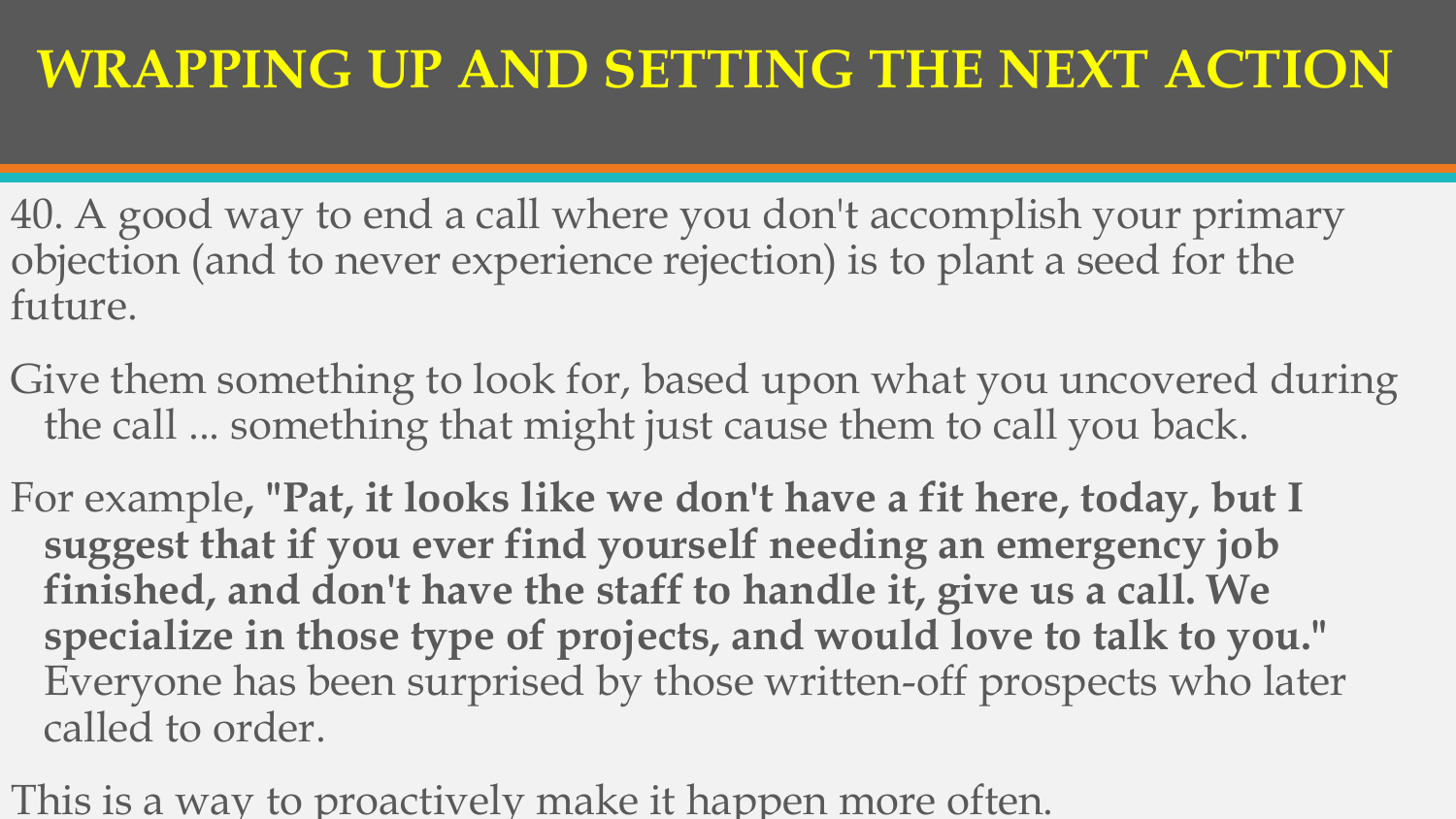### **ATTITUDE AND SELF-MOTIVATION**

41. Imagine every day is the **end-of- quota-period day**. I've noticed that reps tend to pick up the pace and behave like tornado in a hurricane when they reach the last couple days of a quota period, doing whatever is necessary to squeeze out those last few sales.

When you coast, you're going downhill

**Get focused on a goal, and pursue it with single-minded determination.**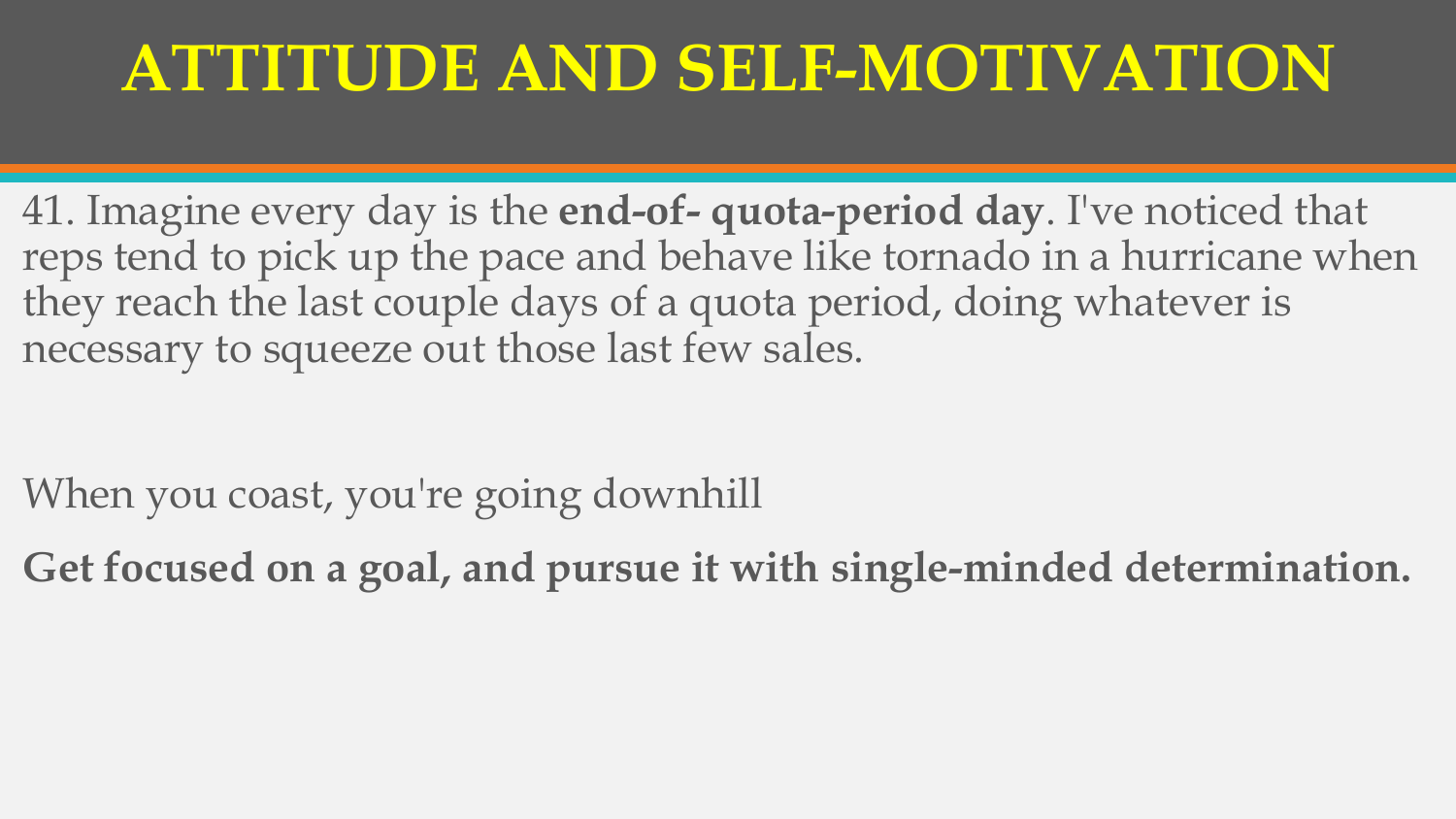#### **WRAPPING UP AND SETTING THE NEXT ACTION**

42. As a sales professional using the phone as your main method of communication, you perform a function that very few people in the world could do well, or would even want to try.

And that's persuading someone to take action and make a decision, based almost solely on the words and ideas that come from your mouth. **It's quite an awesome feat** when you think about it. And do think about it.

It takes a **talented individual** to be able to do that well.

You are that person.

**Feel proud of what you do, and always strive to get better!**